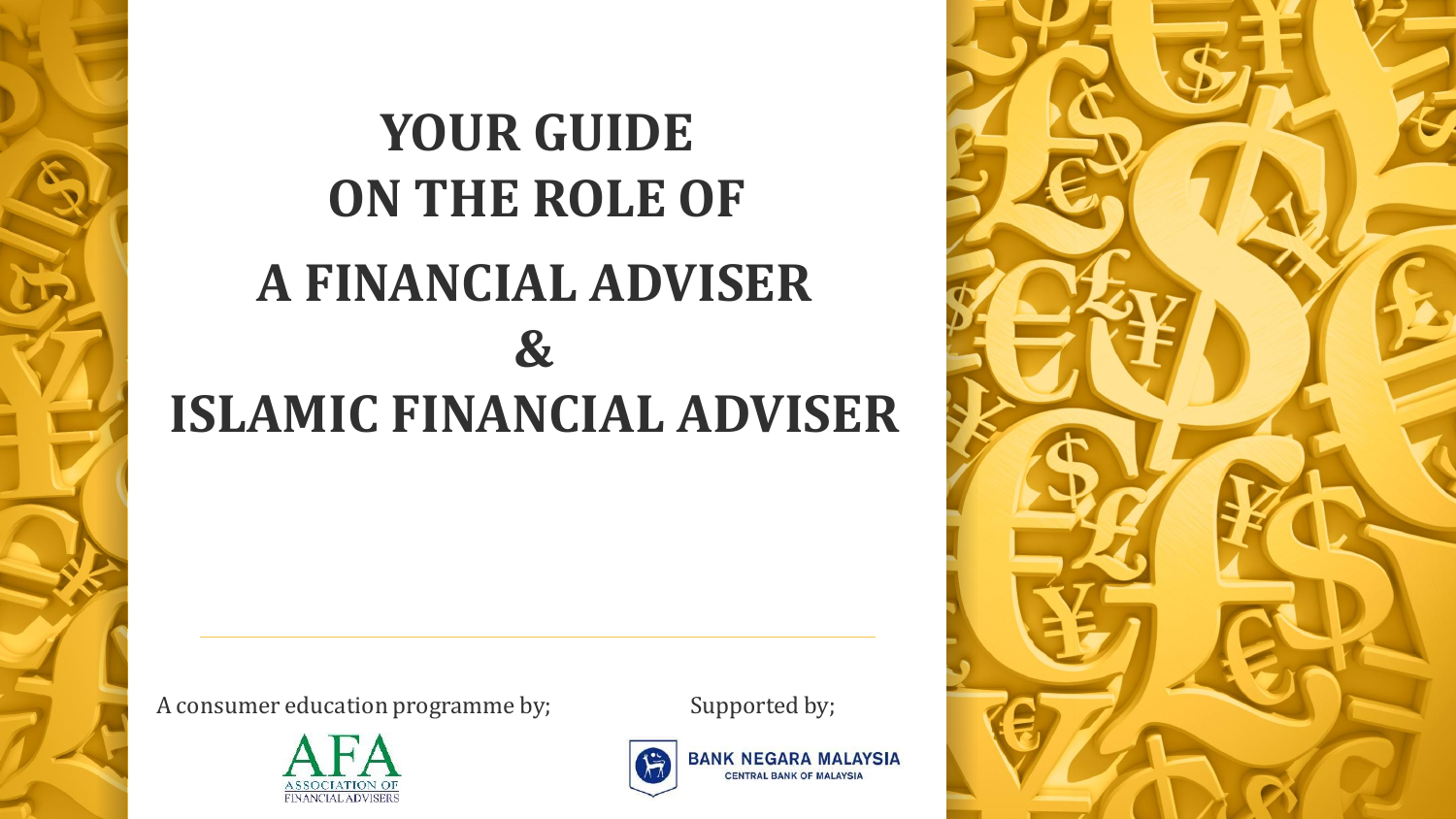#### **Contents**

- What You Need To Know
- • Who Is A Financial Adviser ?
	- Who Is A Financial Adviser's Representative?
- • Who Is An Islamic Financial Adviser ?
	- Who Is An Islamic Financial Adviser's Representative?
- Work Scope Of A Financial Adviser / Islamic Financial Adviser
- What Is The Difference Between A Financial Adviser / Islamic Financial Adviser And An Insurance and Takaful Agent?
- What Are The Requirements To Be A Financial Adviser / Islamic Financial Adviser?
- What Are The Requirements To Be A Financial Adviser's Representative/ Islamic Financial Adviser's Representative?
- How Does A Financial Adviser And Financial Adviser's Representative Benefit Me?
- Are Approved Financial Advisers Or Islamic Financial Advisers Allowed To Handle Clients' Money?
- How Are Financial Advisers And Islamic Financial Advisers Remunerated?
- What If I Have Bought An Insurance Product As Recommended And Decided To Change My Mind?
- What Should I Do If I Received An Unsolicited Call To Purchase An Insurance Product?
- Who Can Claim To Be A Financial Adviser / Islamic Financial Adviser Representative?
- In The Event Of Dispute, Who Should I Contact?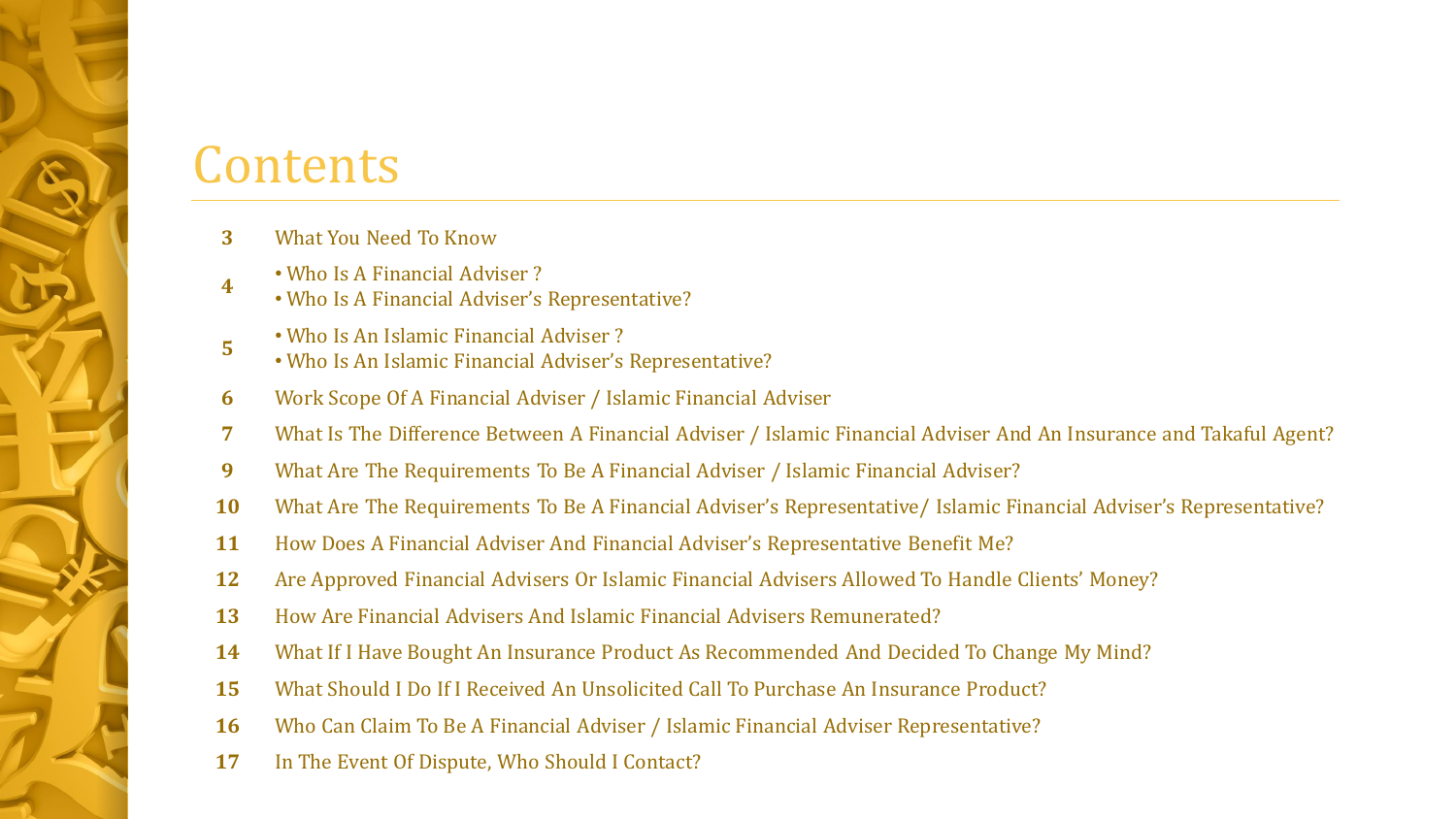# What You Need To Know

The Financial Services Act 2013 (**FSA**) and Islamic Financial Services Act 2013 (**IFSA**) regulate companies and individuals that provide advice on Insurance and Takaful products to consumers. The laws also provide Bank Negara Malaysia with the necessary regulatory and supervisory oversight powers to ensure business conduct and consumer protection compliance.

This guide explains the role of a Financial Adviser and Islamic Financial Adviser.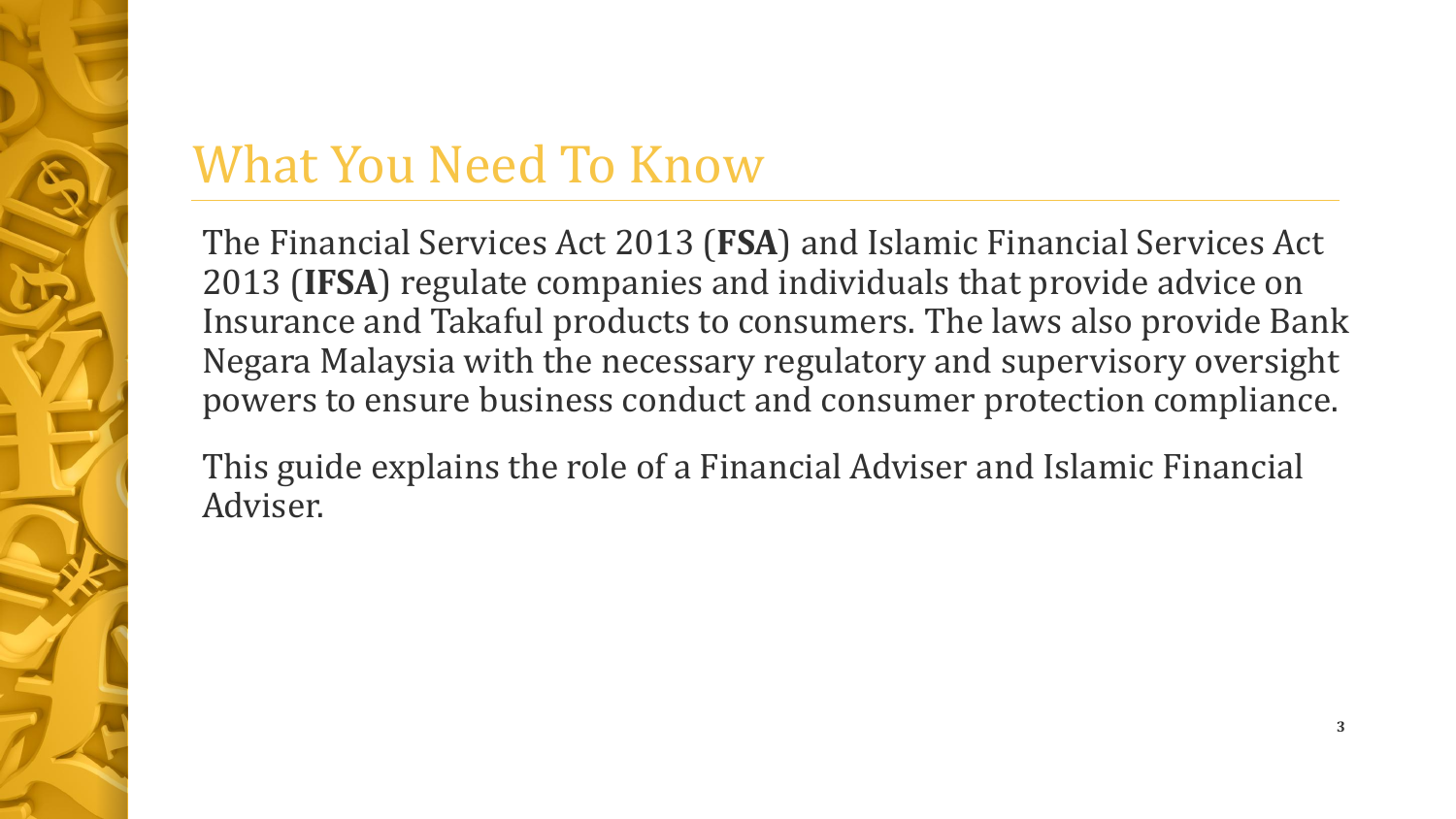# Q: Who Is A Financial Adviser ?

• A Financial Adviser (**FA**) is a company approved by Bank Negara Malaysia under the FSA to carry out financial advisory business.

# Q: Who Is A Financial Adviser's Representative?

• A "Financial Adviser's Representative" (**FAR**) means an individual, however styled, in the direct employment of, acting for or by arrangement with an approved FA, who performs for the FA any services relating to financial advisory business.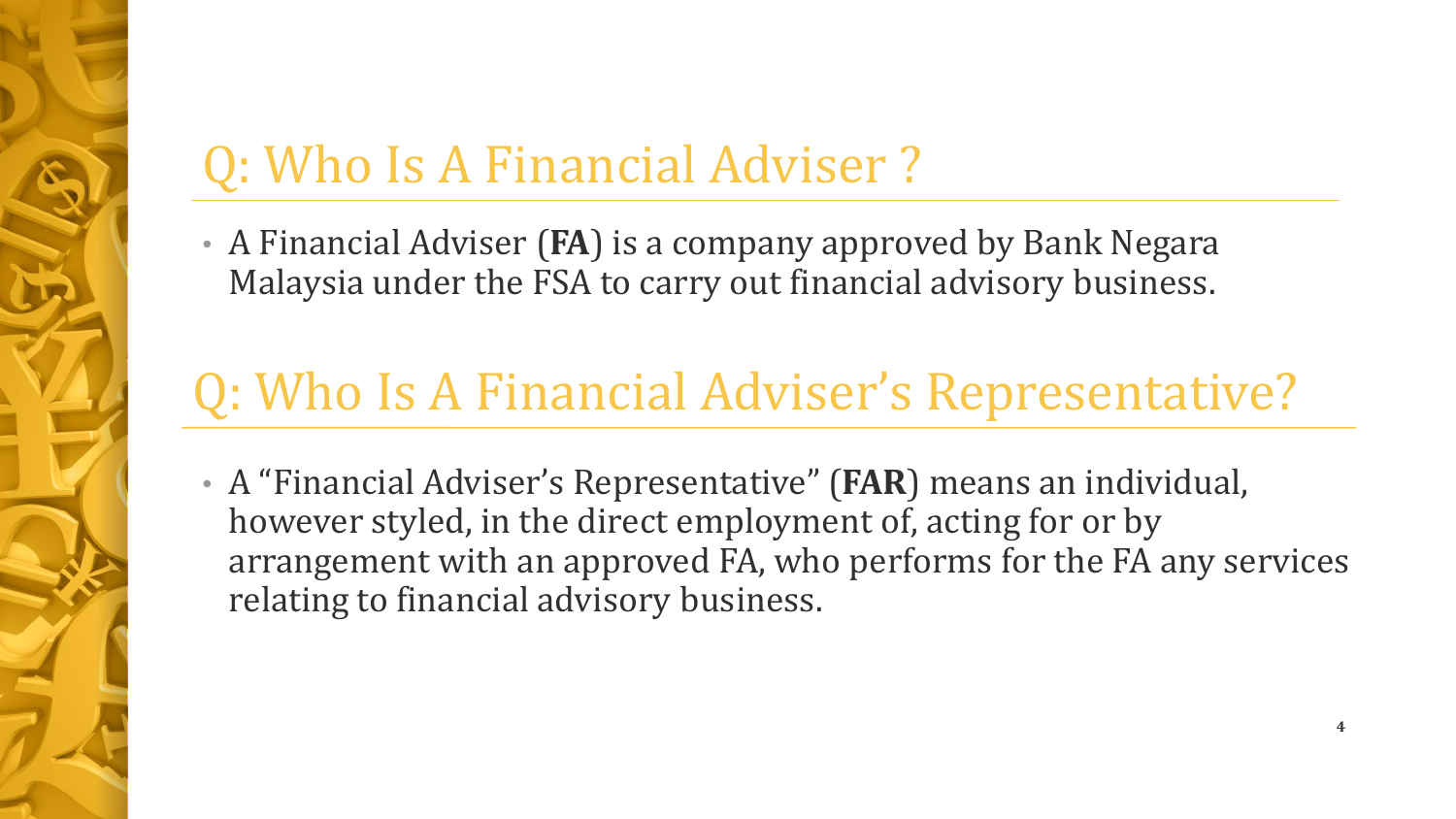# Q: Who Is An Islamic Financial Adviser ?

• An Islamic Financial Adviser (**IFA**) is a company approved by Bank Negara Malaysia under the IFSA to carry out Islamic financial advisory business.

## Q: Who Is An Islamic Financial Adviser's Representative?

• An "Islamic Financial Adviser's Representative" (**IFAR**) means an individual, however styled, in the direct employment of, acting for or by arrangement with an approved IFA, who performs for the IFA any services relating to Islamic financial advisory business.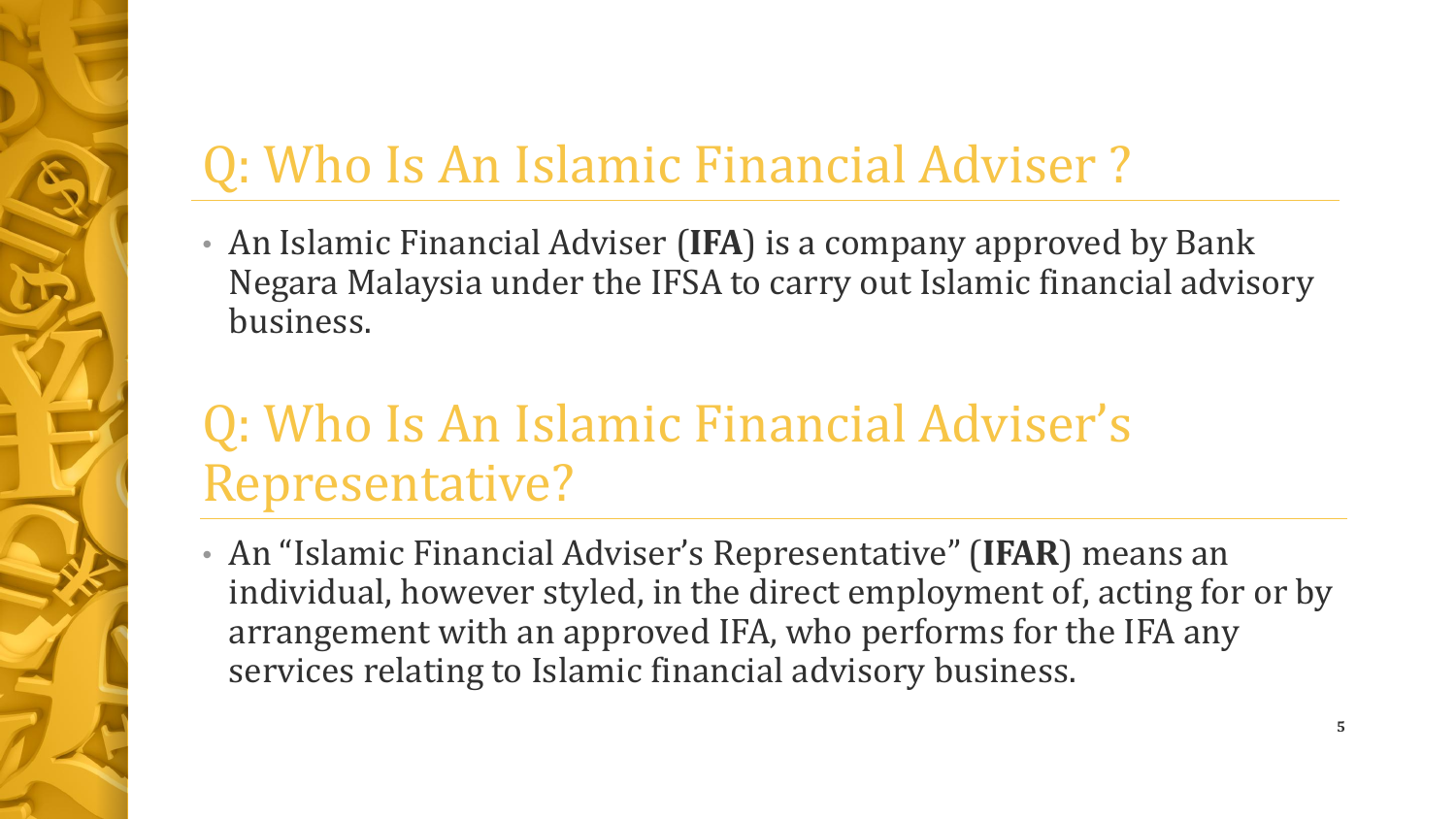## Q: Work Scope Of A Financial Adviser / Islamic Financial Adviser

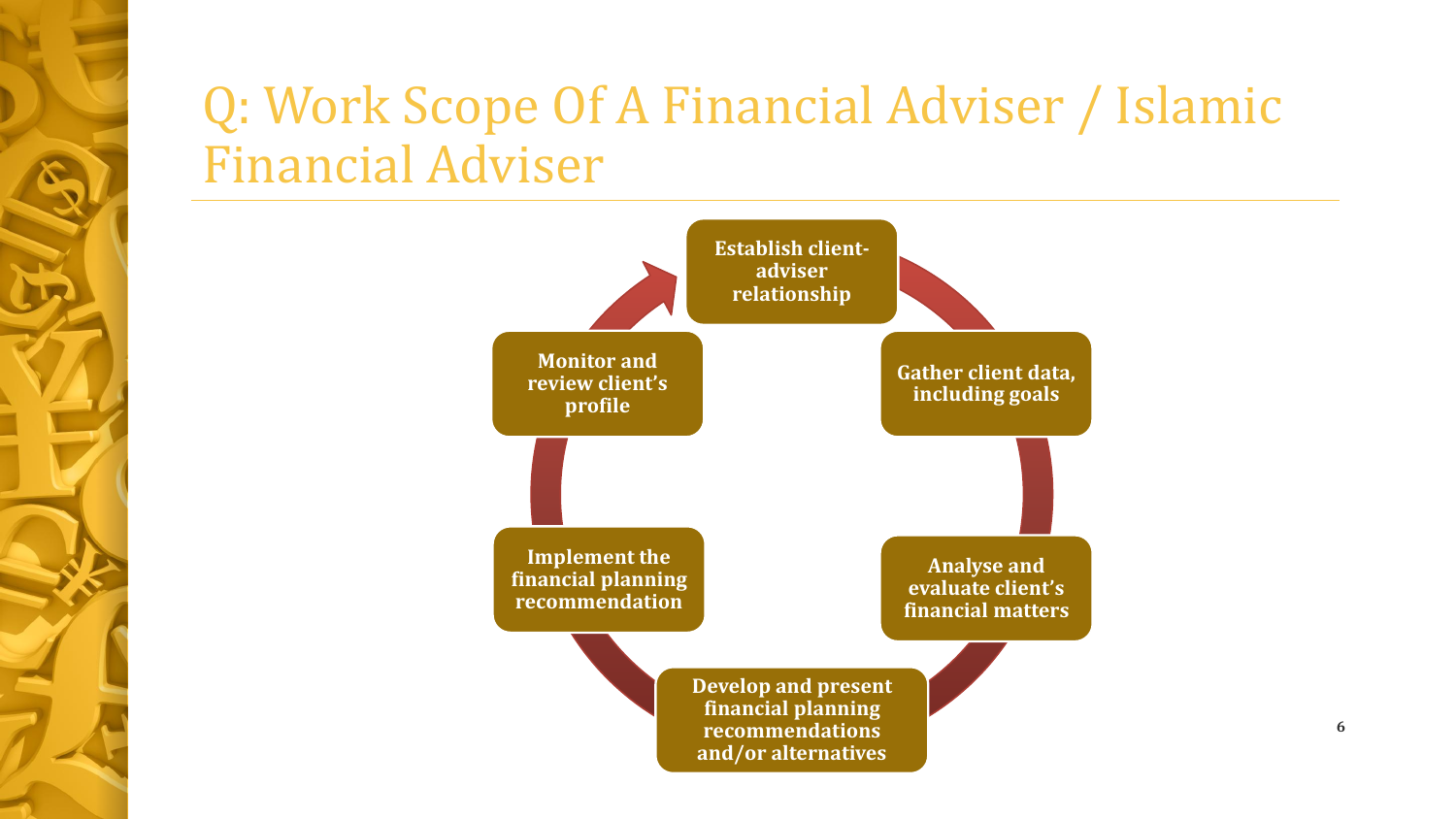## Q: What Is The Difference Between A Financial Adviser / Islamic Financial Adviser And An Insurance And Takaful Agent?

- A FA / IFA is an independent party that provides financial advisory services to the customer based on the customer's financial needs. Therefore, the FA / IFA sources for insurance policies and/or Takaful plans from multiple insurance companies and/or Takaful operators that best suit your needs.
- An insurance or Takaful agent represents its principal insurance company or Takaful operator and primarily sells insurance policies or Takaful plans issued by the insurance company or Takaful operator it represents.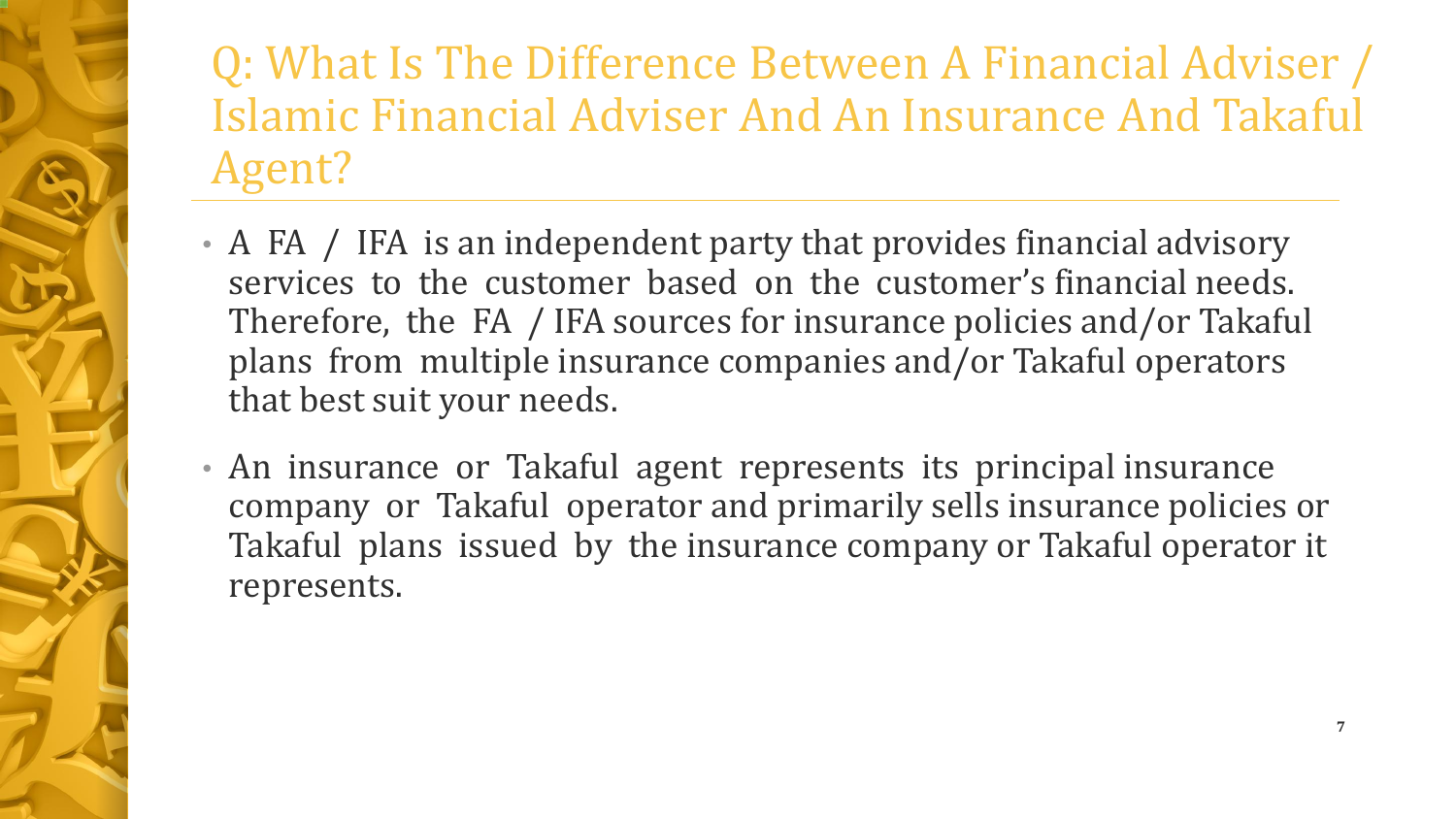Q: What Is The Difference Between A Financial Adviser / Islamic Financial Adviser And An Insurance And Takaful Agent?

• These differences are illustrated in the table below:

|                           | <b>Insurance Agent</b>                                      | <b>Takaful Agent</b>                                     | FA / IFA                              |
|---------------------------|-------------------------------------------------------------|----------------------------------------------------------|---------------------------------------|
| <b>Represents</b>         | <b>Insurance</b><br><b>Company</b>                          | <b>Takaful</b><br><b>Operator</b>                        | <b>Customer</b>                       |
| Approved / Registered by: | <b>PIAM</b><br>(general agents)<br>or LIAM<br>(life agents) | <b>Malaysian</b><br><b>Takaful</b><br><b>Association</b> | <b>Bank Negara</b><br><b>Malaysia</b> |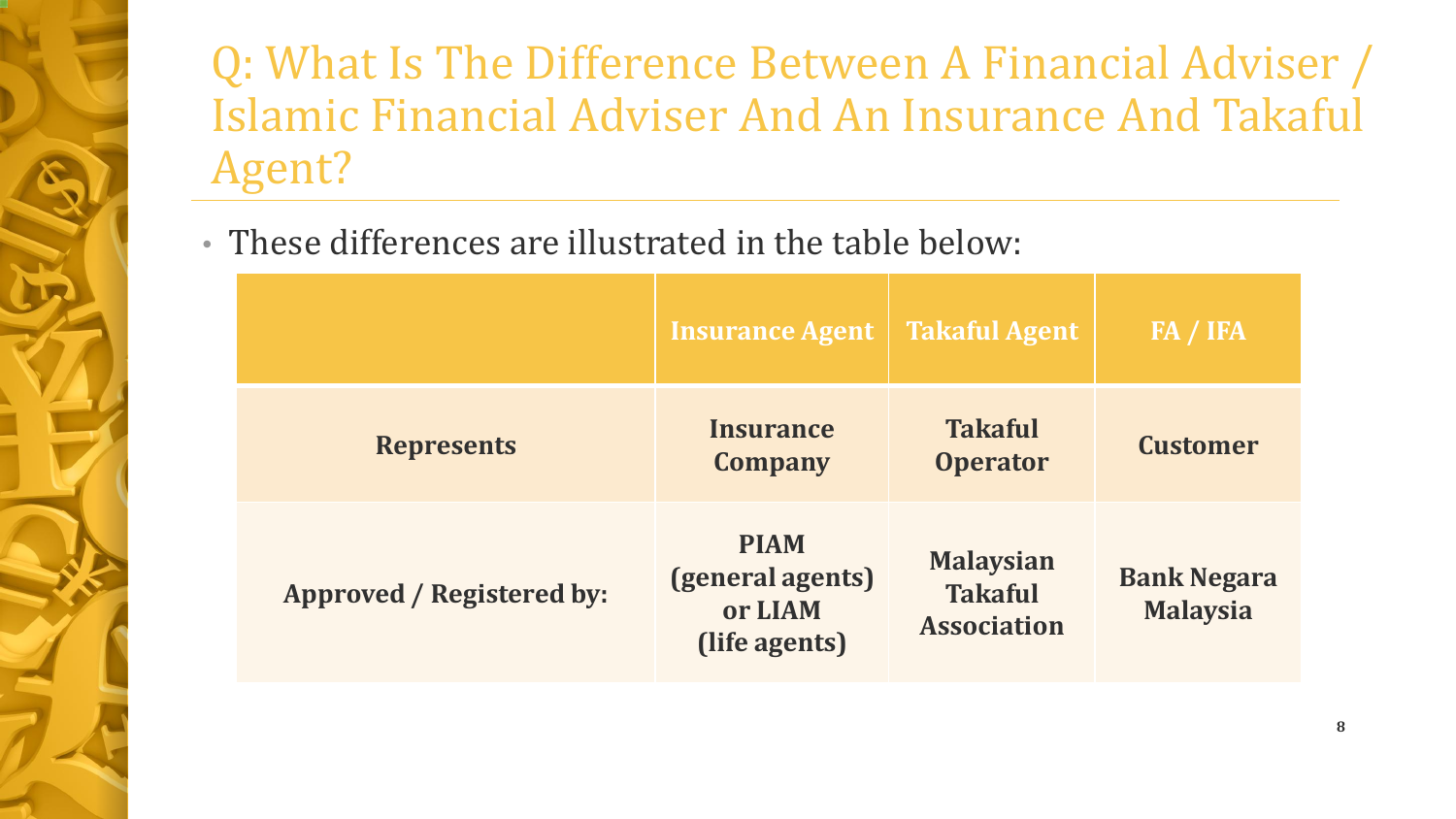# Q: What Are The Requirements To Be A Financial Adviser / Islamic Financial Adviser?

- Must be a body corporate with a minimum paid-up capital
- Must have a minimum professional indemnity insurance coverage in order to protect consumers in cases of professional negligence
- Subject to compliance with specified licensing requirements for annual renewals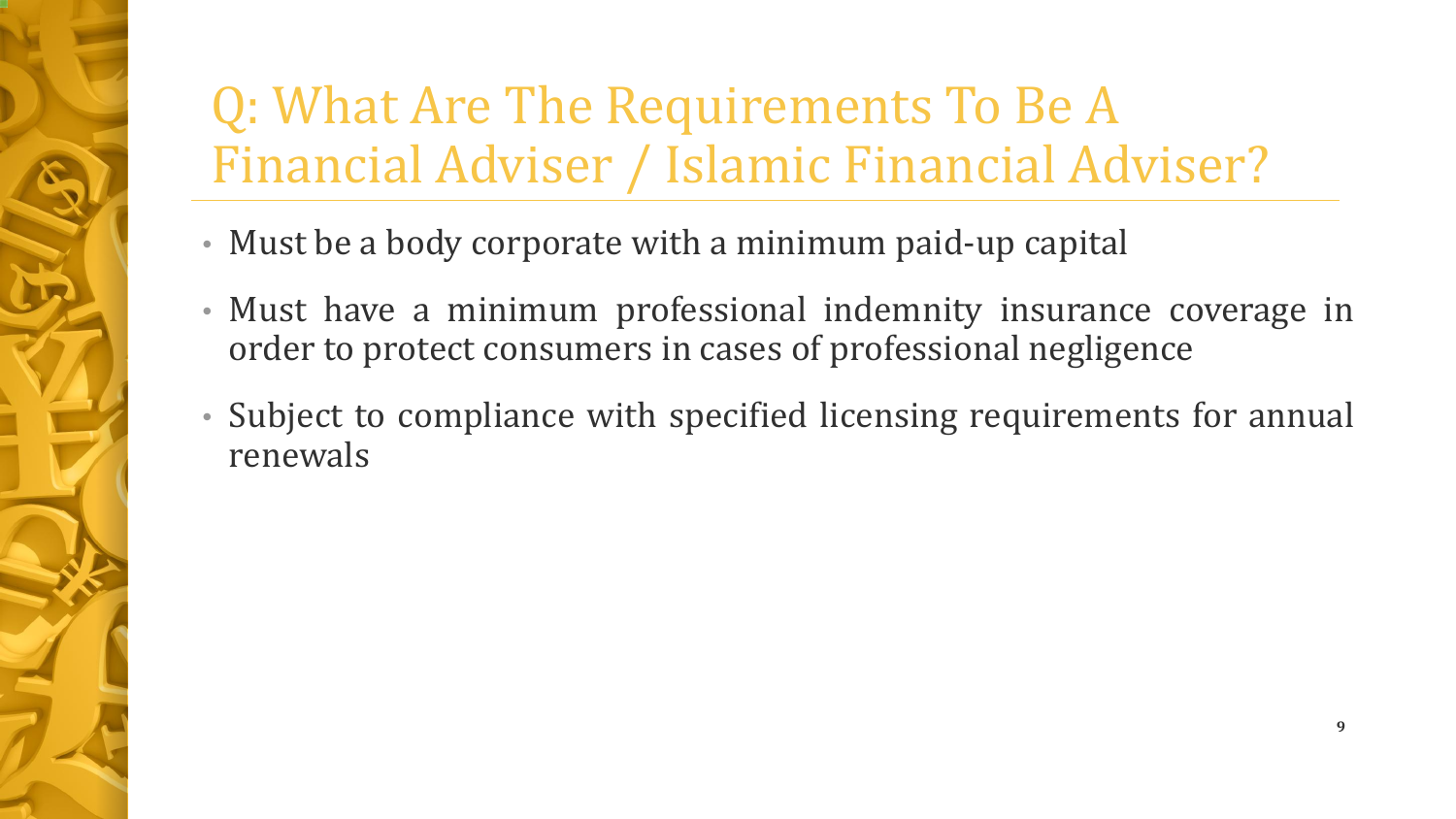#### Q: What Are The Requirements To Be A Financial Adviser's Representative/ Islamic Financial Adviser's Representative?

- Possesses minimum professional qualifications specified by Bank Negara Malaysia, to ensure that they have the appropriate level of competency required to provide advice to the consumers
- Must fulfill minimum hours of continuous professional development programme annually, to ensure that they continuously maintain and enhance their abilities, skills and knowledge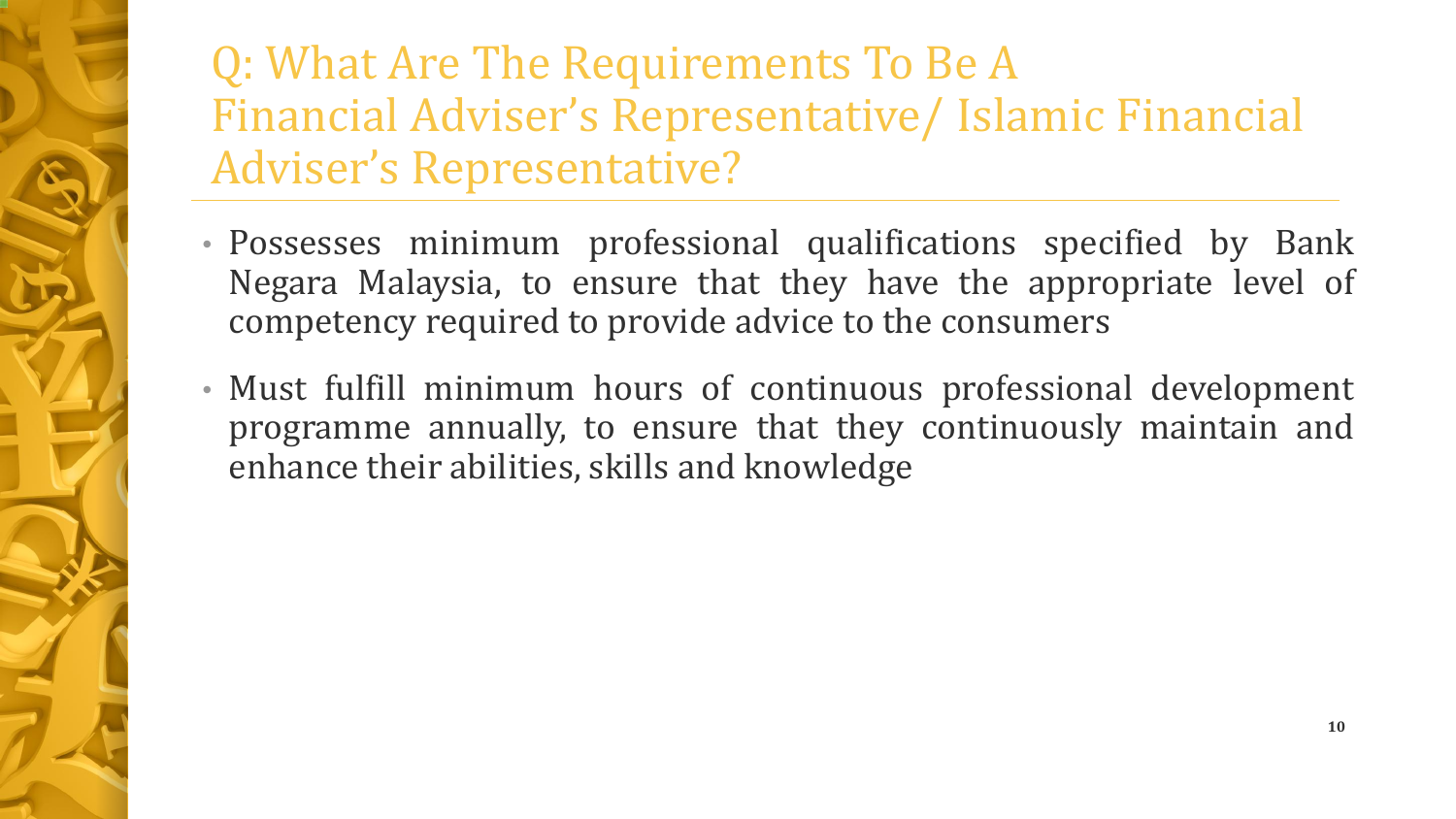# Q: How Does A Financial Adviser And Financial Adviser's Representative Benefit Me?

- In dealing with consumers, FA / IFA representatives must have a reasonable basis for the recommendation they make. They have to take into account your financial objectives, financial situation, and personal needs when recommending a financial product.
- A FA / IFA representative must take all reasonable steps to ensure that the product he/she recommends is suitable for you, taking into account the information you gave.
- Consumer should provide complete and accurate information to ensure that the FA / IFA representative is able to recommend a suitable product.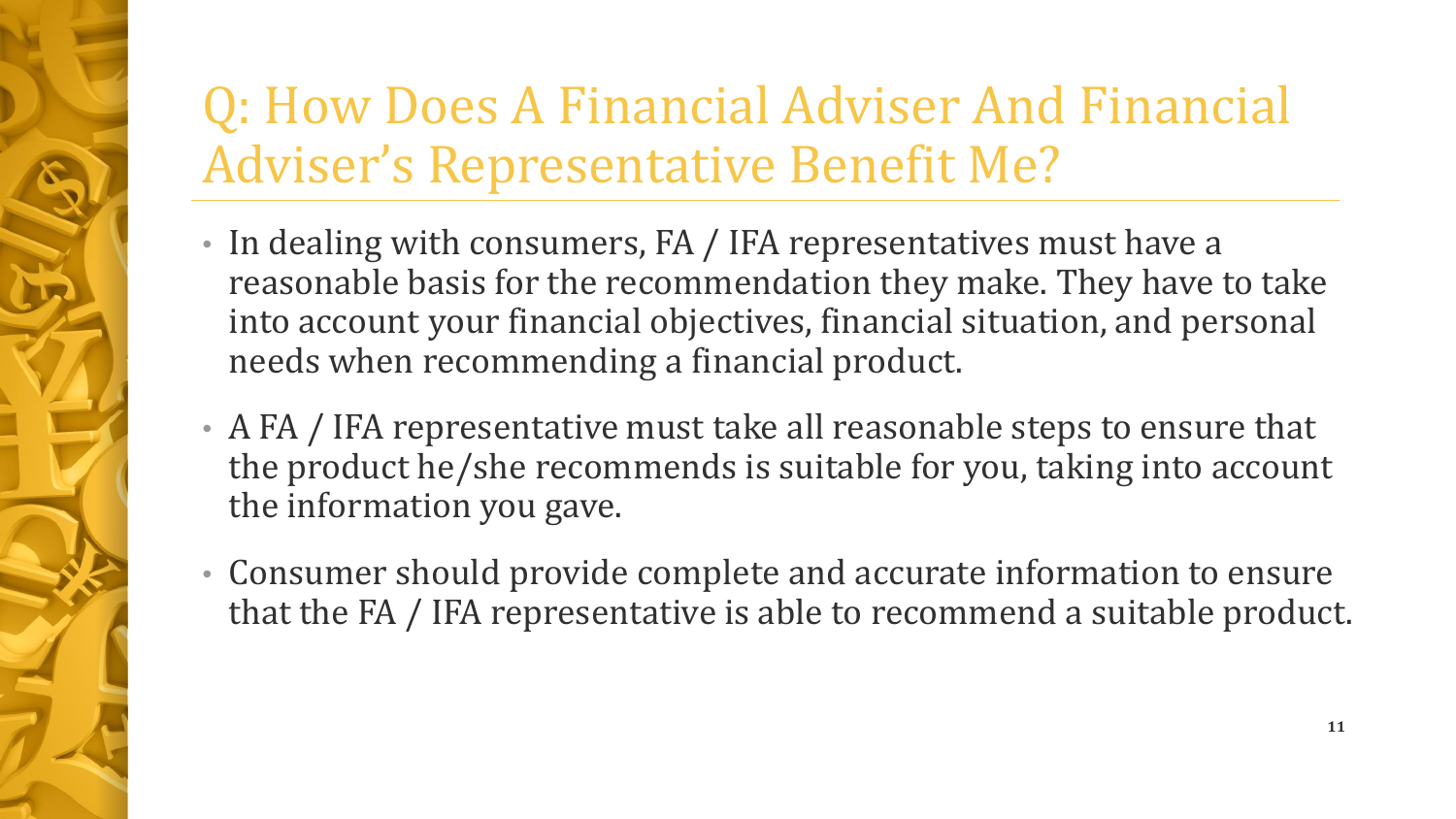## Q: Are Approved Financial Advisers Or Islamic Financial Advisers Allowed To Handle Clients' Money?

- Most of the FA / IFA practices do not handle client monies. When you purchase an insurance policy through a FA / IFA, make sure that the payment is made payable in the name of the insurance company. This restriction does not apply to monies owing to the FAs / IFAs for the services provided to you.
- For those FAs / IFAs who handle clients' money, they are required to establish a separate client account to be held in trust.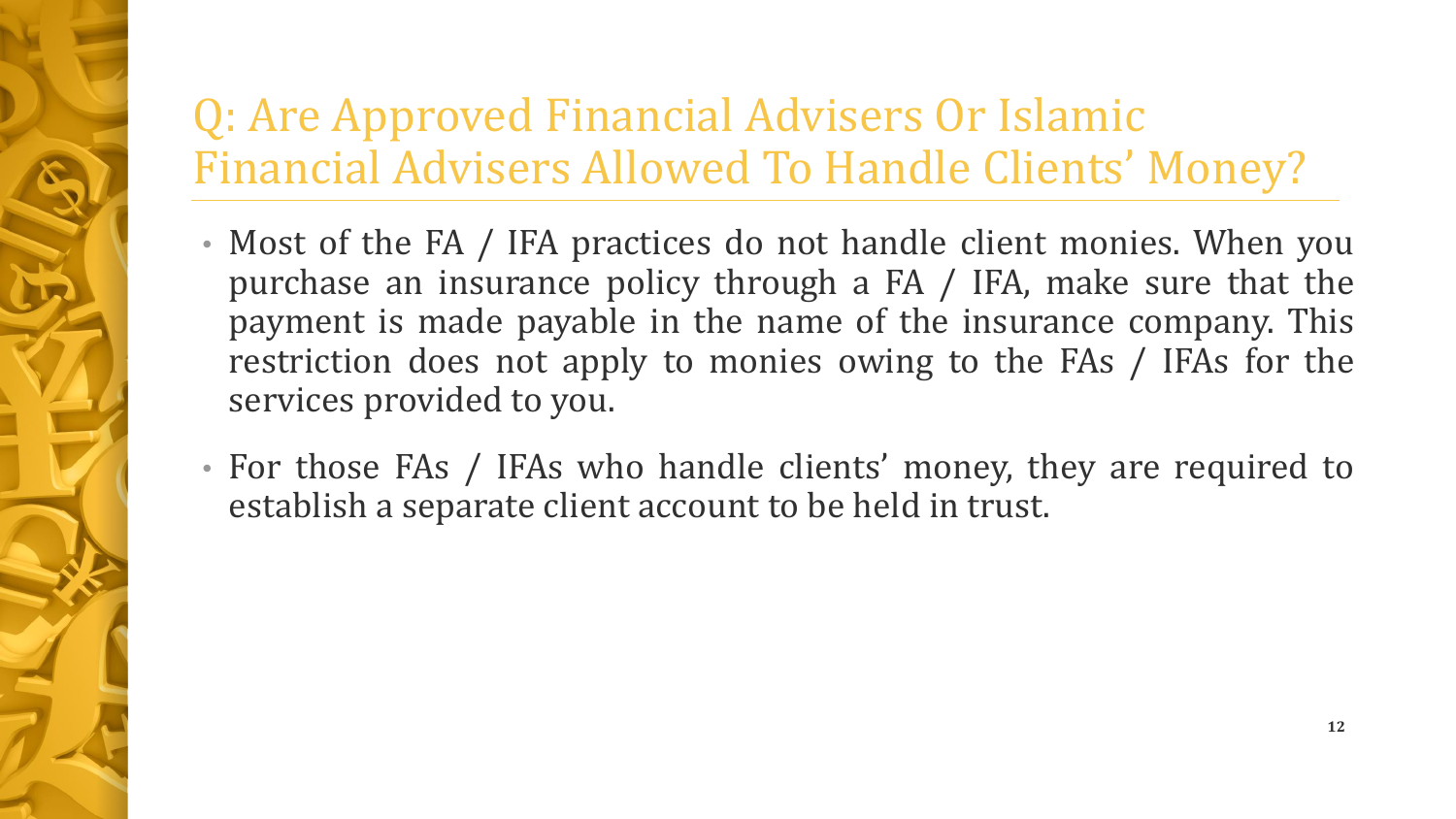# Q: How Are Financial Advisers And Islamic Financial Advisers Remunerated?

- FAs / IFAs are remunerated in several ways. If a FA / IFA charges you a fee, it must disclose details of the charges at the outset.
- If a FA / IFA intends to receive commission on insurance products and/or Takaful products sold on behalf of the insurance company and/or Takaful operator, it must disclose the amount of commission it receives.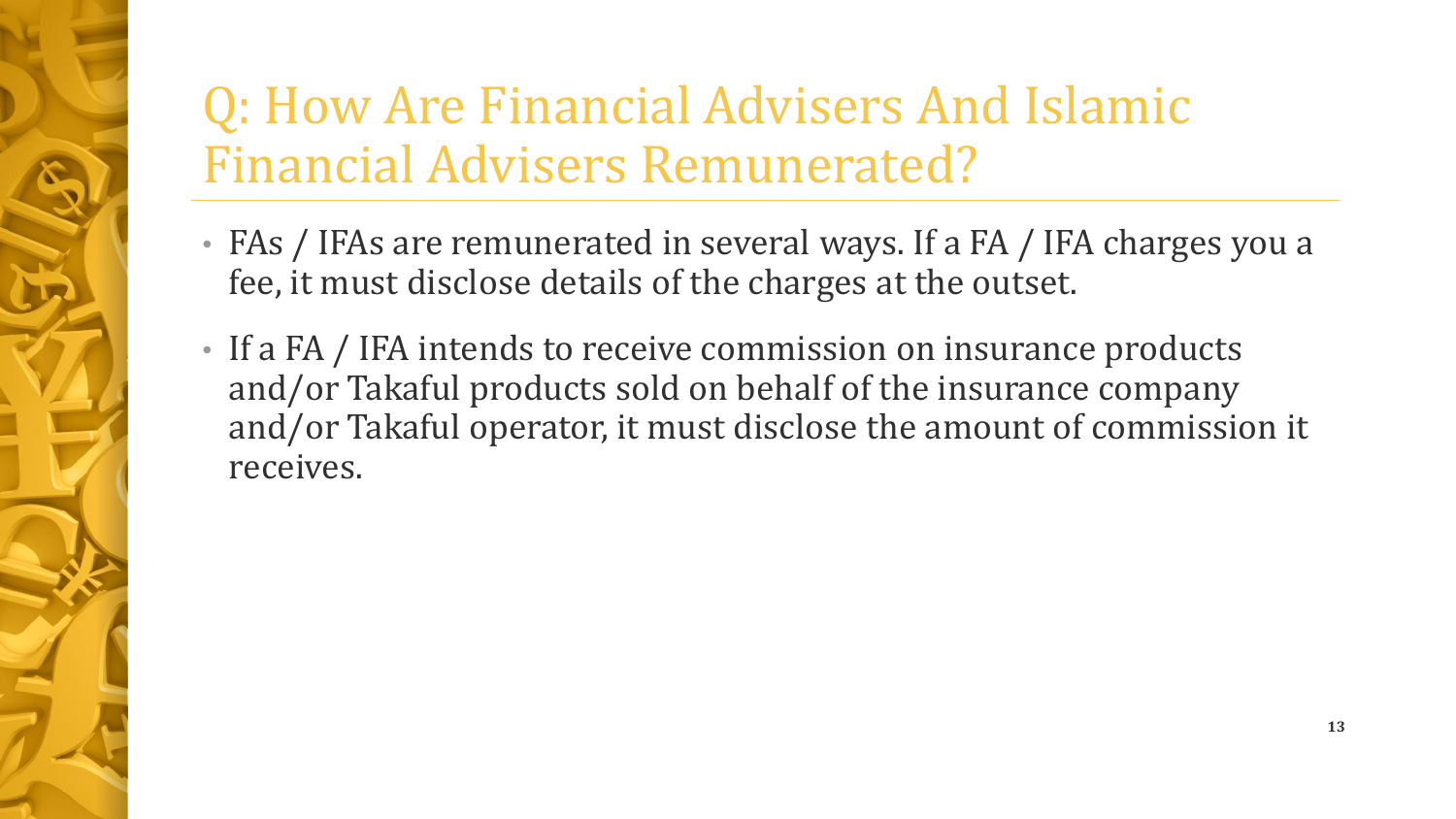## Q: What If I Have Bought An Insurance Product As Recommended And Decided To Change My Mind?

- For Life Insurance policy, you have 15 days Free Look Period from the day you receive your policy contract to review your policy. If the terms of the policy does not conform to your needs and understanding, you may request for a cancellation. The Life Insurance company will refund your premium in full less, if any, medical and other expenses that has incurred during the Free Look Period.
- For Investment-linked Life Insurance policy, save for medical and other expenses which will be borne by the Life Insurance company, the refund shall be based on unit price fluctuation during the Free Look Period which could be higher or lower in value.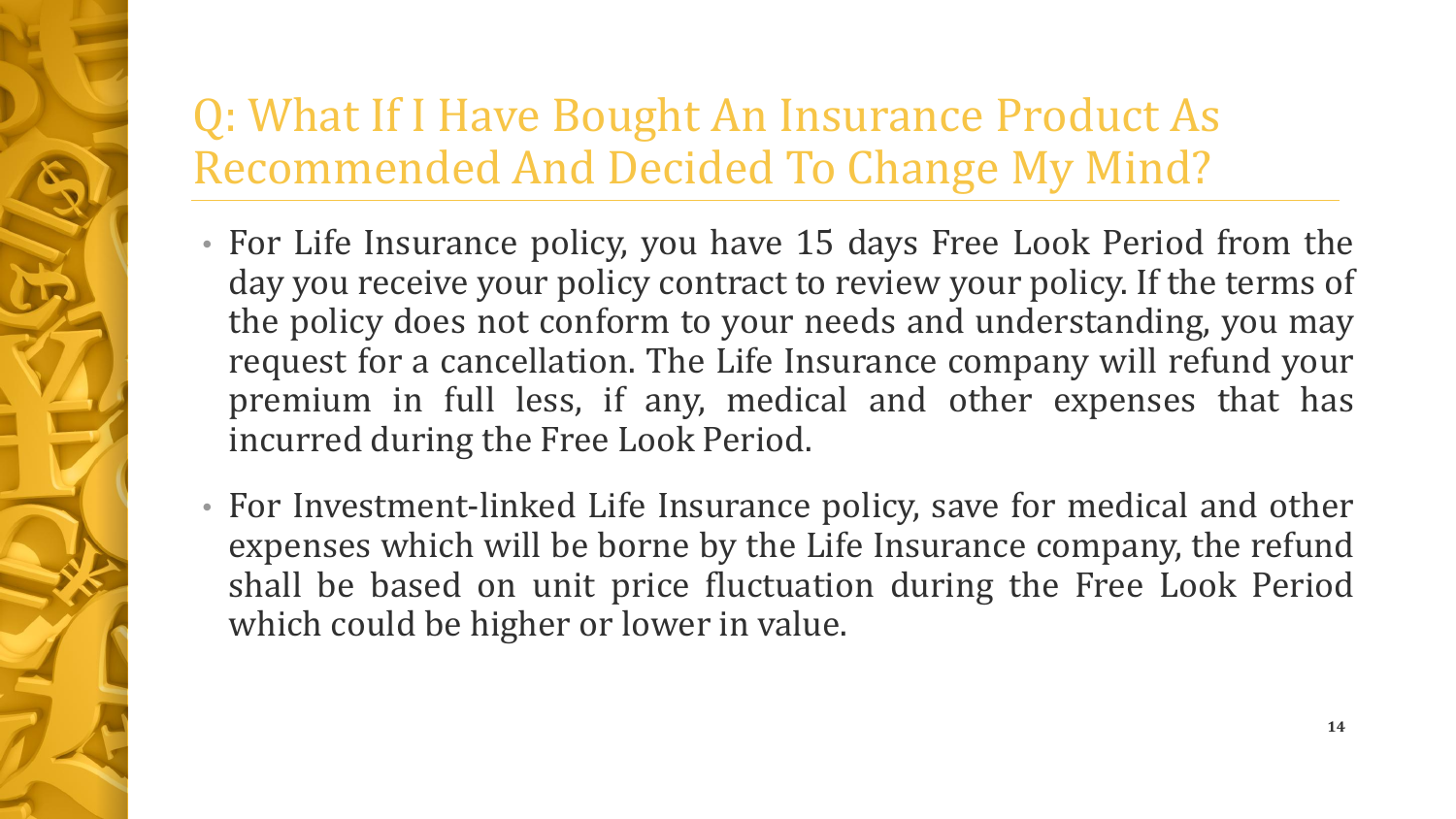# Q: What Should I Do If I Received An Unsolicited Call To Purchase An Insurance Product?

- You should find out where is the person calling from, the company he/she represents and whether he/she is an agent or a Bank Negara Malaysia approved FAR / IFAR.
- For further verification, please check the Bank Negara Malaysia website at [http://www.bnm.gov.my](http://www.bnm.gov.my/) under the List of Financial Advisers' Representatives or contact the approved FA/IFA firm.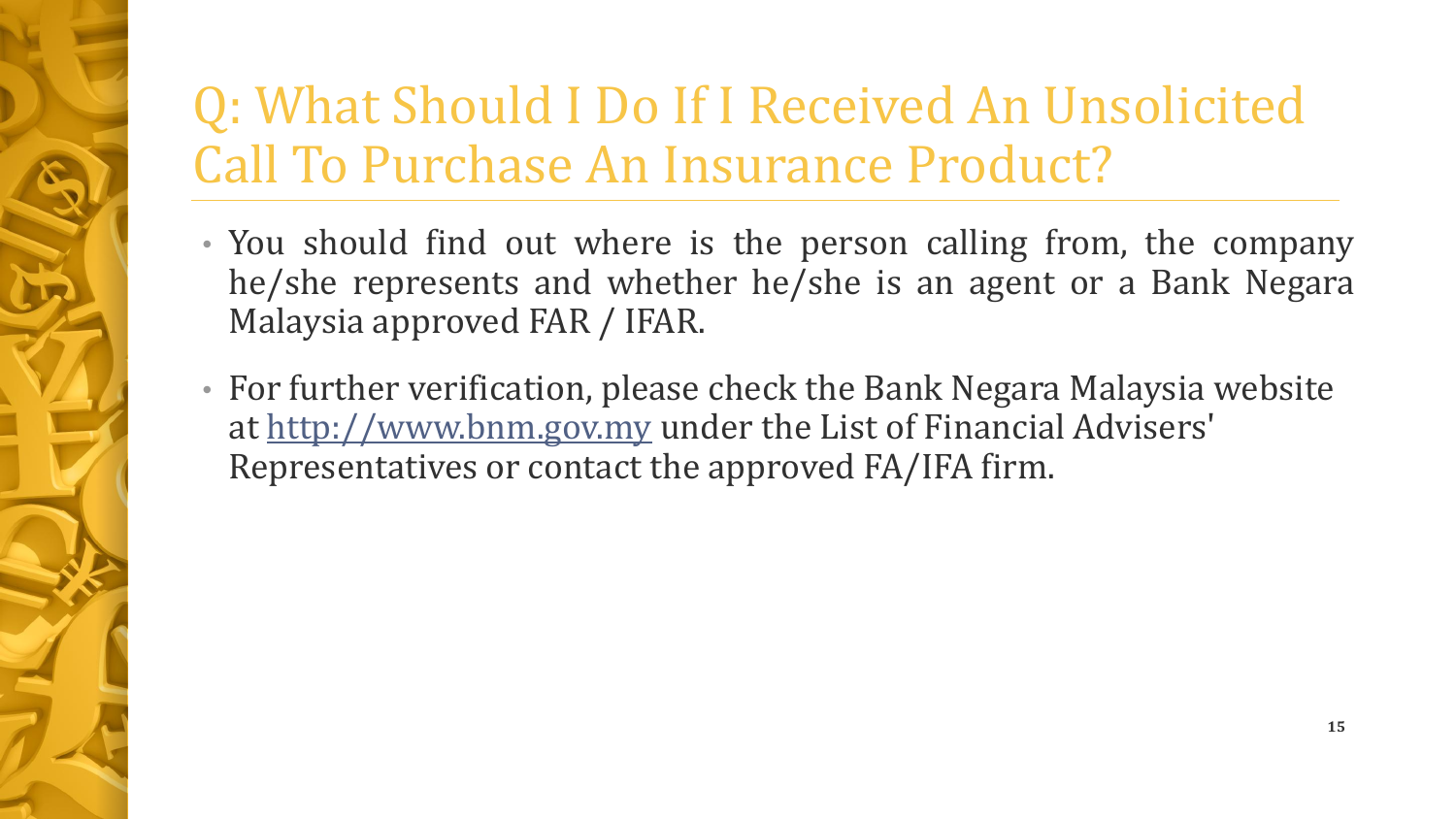# Q: Who Can Claim To Be A Financial Adviser / Islamic Financial Adviser Representative?

- Financial Adviser is a restricted word under section 139 of the FSA. No person shall in its name, description or title uses such word, unless such person is approved under this Act to carry on financial advisory business.
- Islamic Financial Adviser is a restricted word under section 151 of the IFSA. No person shall in its name, description or title uses such word, unless such person is approved under this Act to carry on Islamic financial advisory business.
- Any person who contravenes these sections commits an offence and shall, on conviction, **be liable to imprisonment for a term not exceeding eight years or to a fine not exceeding twenty-five million ringgit or to both**.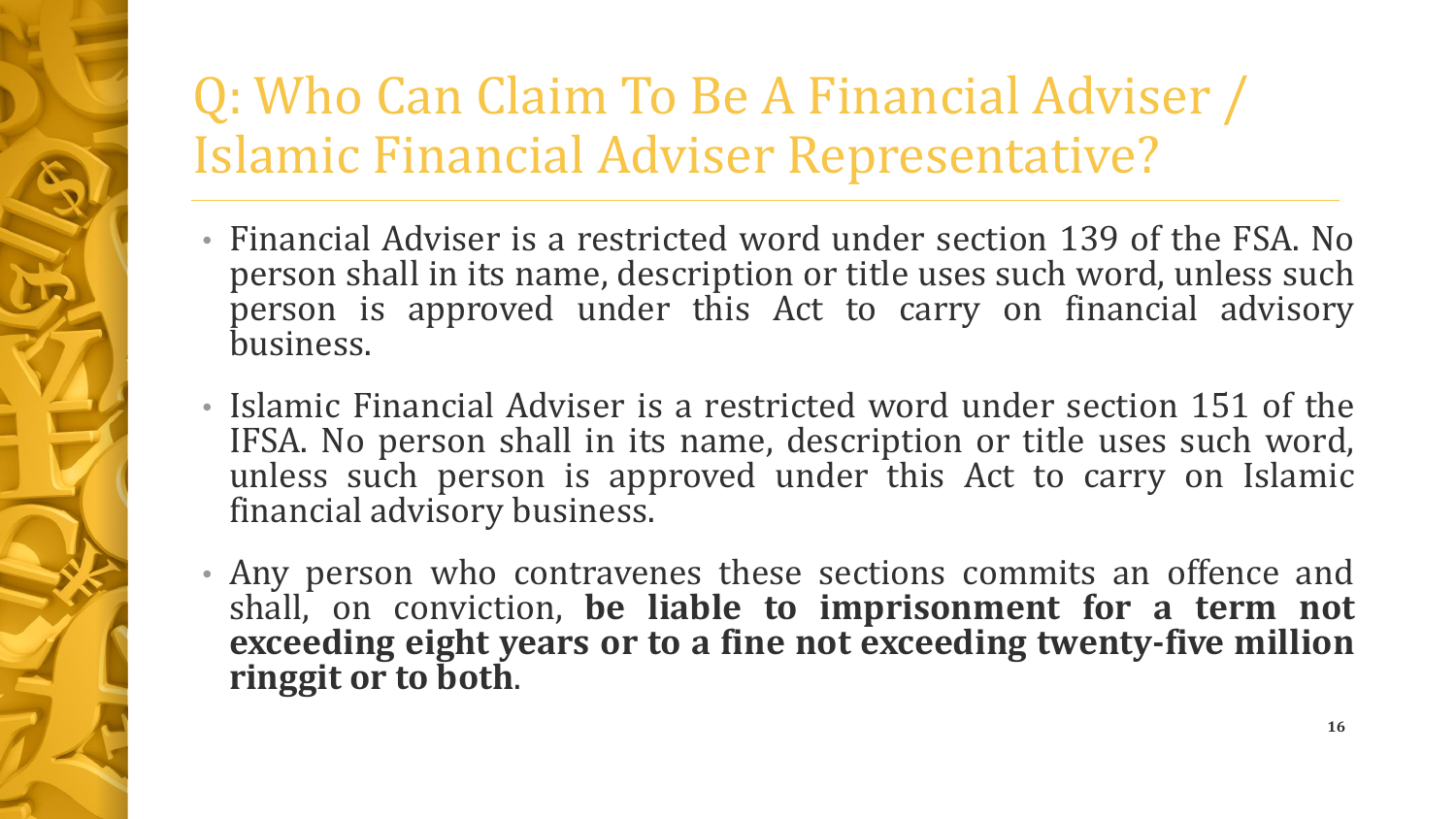# Q: In The Event Of Dispute, Who Should I Contact?

- Contact your FAR / IFAR and discuss over the matter.
- If your complaint is not satisfactorily resolved within the next seven working days, please contact the FA / IFA company. They will endeavour to resolve your complaint quickly and fairly. Or;
- Contact Financial Mediation Bureau (FMB) and Bank Negara Malaysia for any dispute related to banking/financial, insurance and Takaful issues.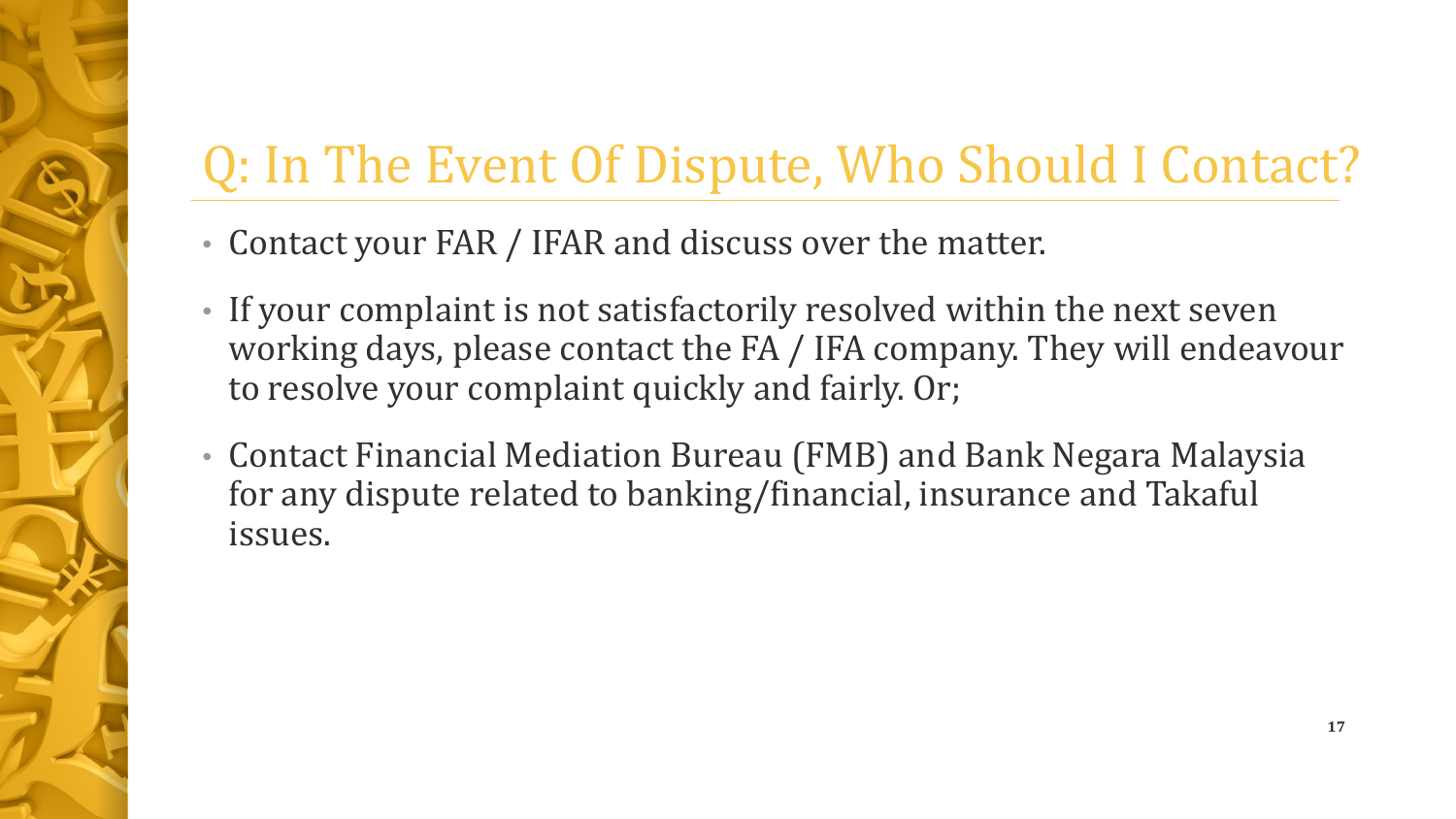

#### • Enquiry and complain:

|                                   | <b>Financial Mediation Bureau (FMB)</b>                                                                | <b>Bank Negara Malaysia</b>                                                                   |  |
|-----------------------------------|--------------------------------------------------------------------------------------------------------|-----------------------------------------------------------------------------------------------|--|
| <b>Address</b>                    | Level 14, Main Block<br>Menara Takaful Malaysia<br>No. 4, Jalan Sultan Sulaiman<br>50000 Kuala Lumpur. | Ground Floor, Block D<br><b>Bank Negara Malaysia</b><br>Jalan Dato' Onn<br>50480 Kuala Lumpur |  |
| <b>Contact</b><br><b>Number</b>   | +603-2272 2811 Ext 206/207                                                                             | 1-300-88-5465<br>$(0$ verseas: +603-2174-1717)                                                |  |
| <b>Facsimile</b><br><b>Number</b> | +603-2272 1577                                                                                         | $+603-21741515$                                                                               |  |
| <b>Email</b>                      | Via FMB Website<br>bnmtelelink@bnm.gov.my                                                              |                                                                                               |  |
| <b>Website</b>                    | http://www.fmb.org.my/                                                                                 | http://www.bnm.gov.my/                                                                        |  |
| <b>Operating</b><br><b>Hours</b>  | 8.30 a.m. - 5.00 p.m. (Monday - Friday)                                                                | 9.00 a.m. - 5.00 p.m. (Monday - Friday)                                                       |  |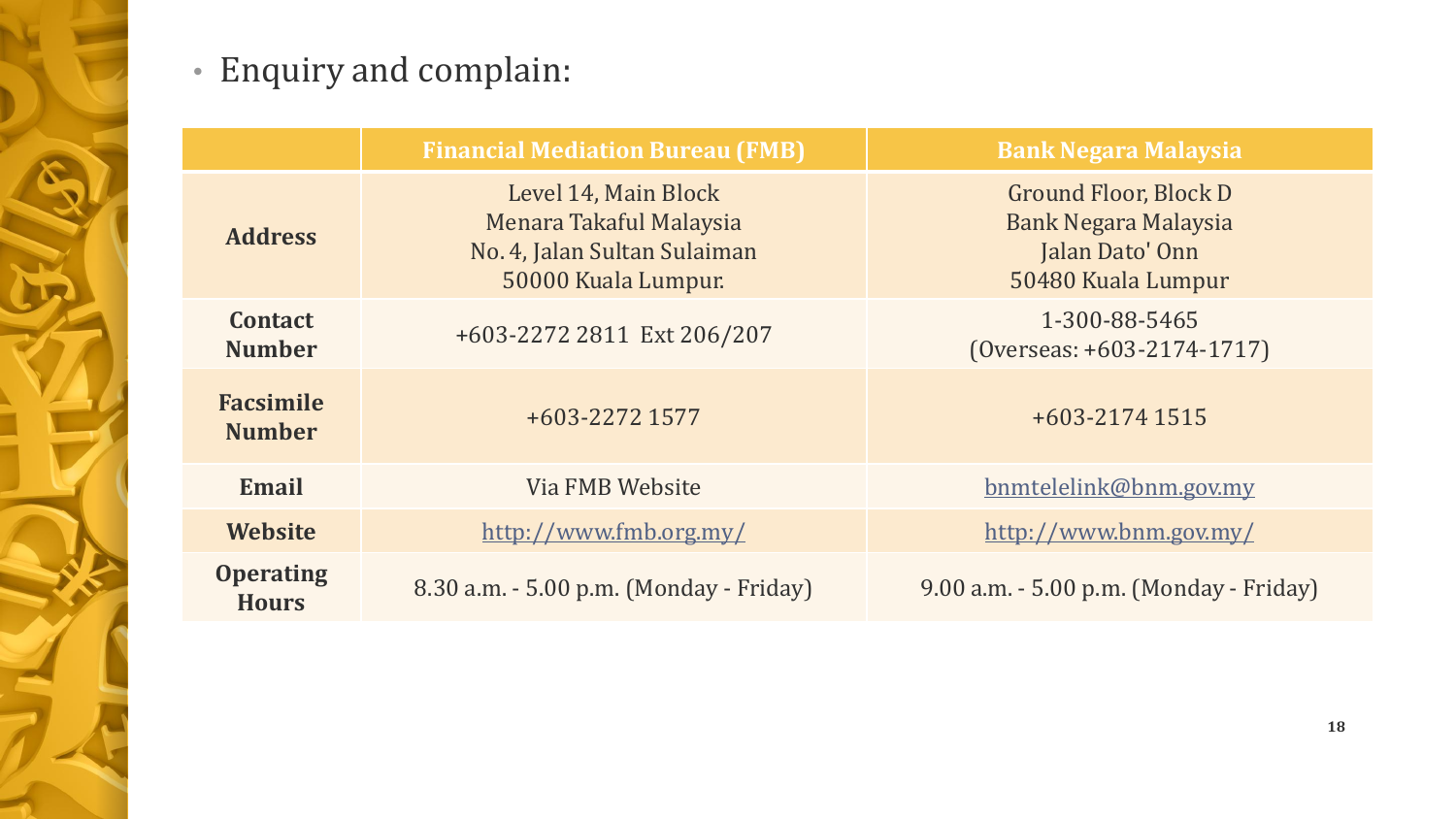

# For More Information

Log on to

**[http://www.afamalaysia.org](http://www.afamalaysia.org/)**

**[http://www.bnm.gov.my/](mailto:http://www.bnm.gov.my/)**